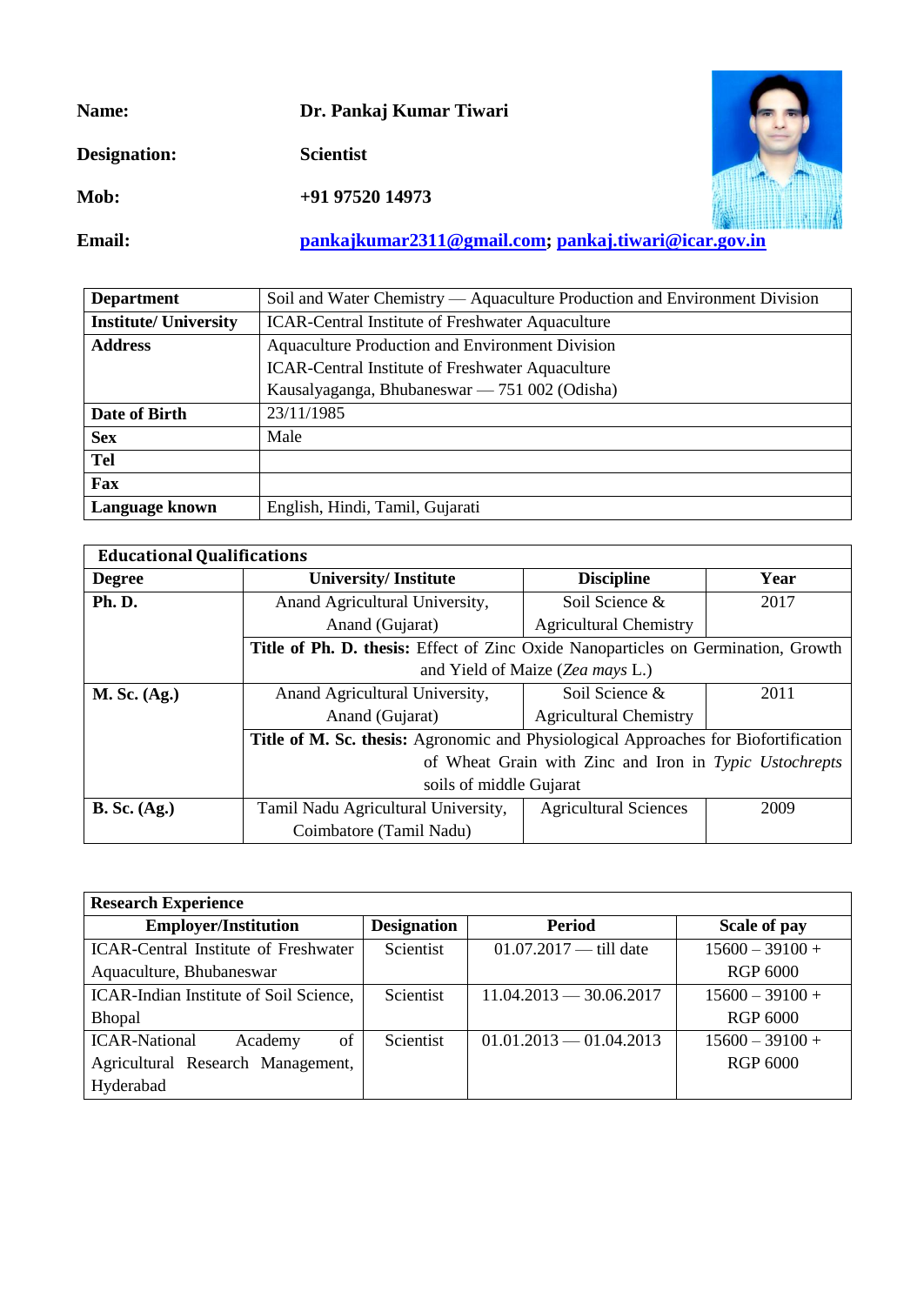| <b>Institutional research</b>            |             |               |                |                         |
|------------------------------------------|-------------|---------------|----------------|-------------------------|
| Title of the project                     | Level of    | <b>Period</b> |                | <b>Sponsoring</b>       |
|                                          | association | From          | T <sub>0</sub> | organization            |
| All India Coordinated Research           | Project     | 11.04.2013    | 30.06.2017     | Indian Council of       |
| Project on Micro- and Secondary          | Member      |               |                | Agricultural Research,  |
| Nutrients and Pollutant Elements in      |             |               |                | New Delhi               |
| Soils and Plants (AICRP on               |             |               |                |                         |
| Micronutrients)                          |             |               |                |                         |
| Standardization of foliar feeding of     | PI          | 01.06.2014    | 31.05.2017     | ICAR-IISS, Bhopal       |
| zinc for correcting its deficiency and   |             |               |                |                         |
| grain enrichment in Wheat                |             |               |                |                         |
| Sponsored project research               |             |               |                |                         |
| Evaluation of Efficacy of Zinc           | Consortium  | 01.04.2015    | 30.06.2017     | Albion-Indofil Pvt. Ltd |
| Metalosate and Boron Metalosate          | $Co-PI/$    |               |                |                         |
| Foliar Supplements for Maximizing        | Centre PI   |               |                |                         |
| Yield through Balanced Nutrition of      |             |               |                |                         |
| important Crops grown in India           |             |               |                |                         |
| Evaluation of Efficacy of Sulphur        | Consortium  | 01.04.2015    | 30.06.2017     | OCP-Zuari               |
| Containing Complex<br>Zinc<br>and        | $Co-PI/$    |               |                | Agrochemicals Pvt.      |
| Fertilizers for Maximizing Yield         | Centre PI   |               |                | Ltd.                    |
| Nutrition<br>Balanced<br>through<br>- of |             |               |                |                         |
| Different Crops in India                 |             |               |                |                         |

| Teaching/ Guidance/ Paper setting |  |
|-----------------------------------|--|
| $\mathbf k$ evaluation            |  |

| Awards/<br>distinctions/<br><b>Overseas research</b> |           | S. N. Ranade Memorial Encouragement Award-2017 for "Assessing the<br>effect of Nano-Technology in Nutrition Research" by IMT Technologies Ltd.,<br>Pune.                                                                                                     |
|------------------------------------------------------|-----------|--------------------------------------------------------------------------------------------------------------------------------------------------------------------------------------------------------------------------------------------------------------|
|                                                      | $\bullet$ | Hari Om Ashram Sponsored Prof. J. P. Trivedi Award (2015) for the<br>research on "Management of micronutrient deficiency in soils of Gujarat in<br>relation to soil, plant, animal and human health by The Gujarat Association for<br>Agricultural Sciences. |
|                                                      |           | <b>Dhiru Morarji Memorial Award (2015)</b> of the Fertiliser Association of India<br>for best publication in Indian Journal of Fertilisers.                                                                                                                  |
|                                                      |           | National Eligibility Test (NET) -2012 qualified in Soil Science/ Soil fertility<br>and Microbiology (ICAR, India) in 2012.                                                                                                                                   |
|                                                      |           | ICAR-Non-Senior Research Fellowship -PGS (2012) by Indian Council of<br>Agricultural Research for pursuing Ph. D. in Soil Science.                                                                                                                           |
|                                                      | $\bullet$ | ICAR-Junior Research Fellowship (2009-11) by Indian Council of<br>Agricultural Research for pursuing M. Sc. (Ag.) at Anand Agricultural<br>University, Anand (Gujarat).                                                                                      |
|                                                      |           | Mrs. Sampoornammal Medal (2008-09) by TNAU, Coimbatore for<br>Exceptional Academic record during B. Sc. (Agriculture) programme.                                                                                                                             |
|                                                      |           | Rasi Seeds Prize (2008-09), instated by Rasi Seeds (P) Ltd. and given by<br>TNAU, Coimbatore for Outstanding Performance in the discipline of Seed<br>Science and Technology in the Under Graduate B. Sc. (Agriculture).                                     |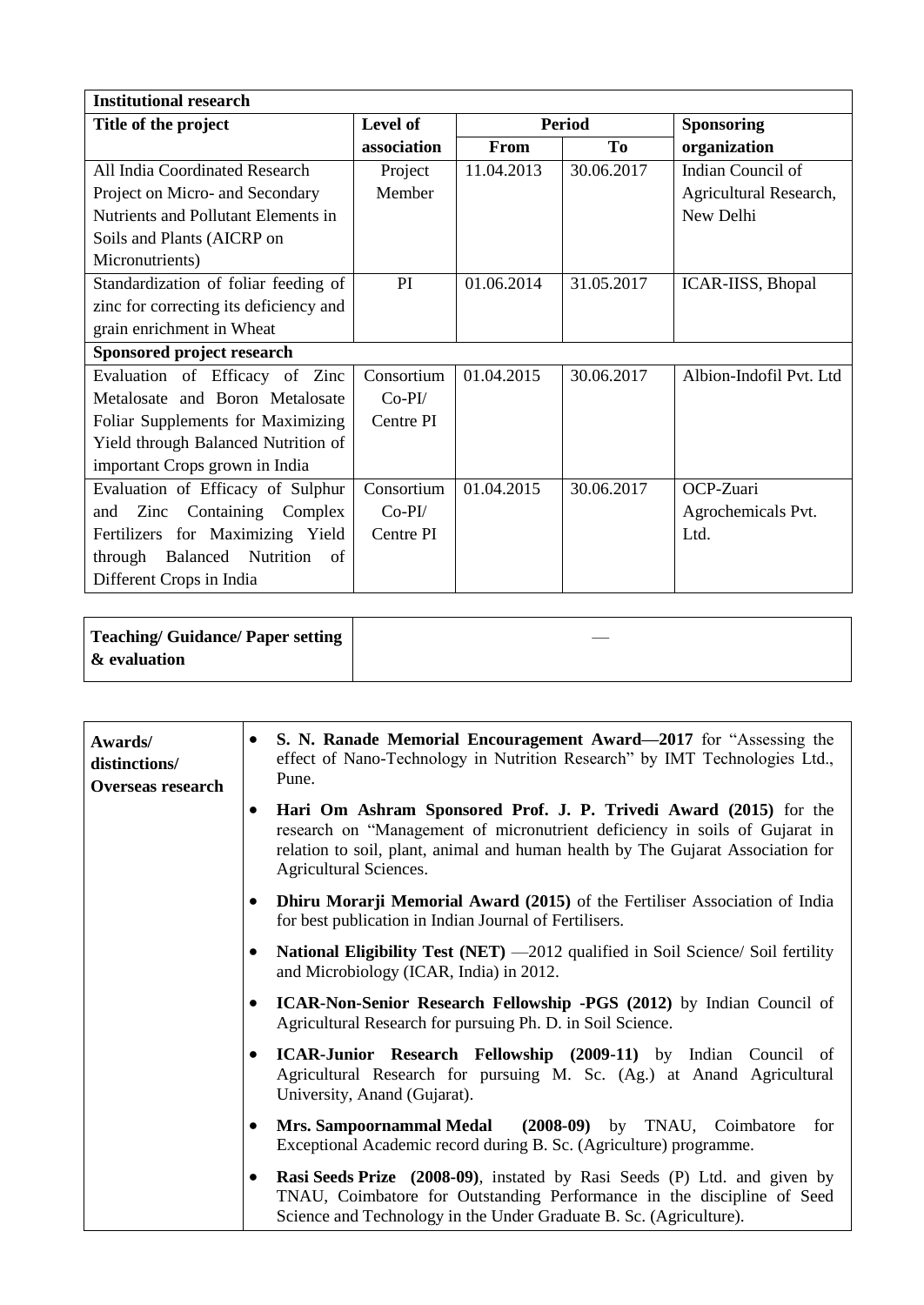|   | Dr. C. V. Govindasamy Medal (2008) by ADAC<br>TNAU,<br>&RI.<br>Tiruchirappalli for Outstanding Performance in the Under Graduate B. Sc.<br>(Agriculture).           |
|---|---------------------------------------------------------------------------------------------------------------------------------------------------------------------|
|   | Dr. V. S. Subramanyan Prize (2008) by TNAU, Coimbatore for Excellent<br>Performance in the discipline of Plant Physiology during B. Sc. (Agriculture)<br>programme. |
| ٠ | ICAR-National Talent Scholarship (2005-09) by ICAR, New Delhi, for<br>securing Rank in All India Entrance Examination for Admission in Under<br>Graduate Courses.   |

| <b>Trainings organized</b>                                                                                                                                                                                                  |                 |                                                                    |      |
|-----------------------------------------------------------------------------------------------------------------------------------------------------------------------------------------------------------------------------|-----------------|--------------------------------------------------------------------|------|
| <b>Important trainings undergone</b>                                                                                                                                                                                        |                 |                                                                    |      |
| <b>Title</b>                                                                                                                                                                                                                | <b>Duration</b> | <b>Institution</b>                                                 | Year |
| Mid Infrared Spectroscopy                                                                                                                                                                                                   | 9-13 March      | ICAR-IISS, Bhopal organized by<br>World Agroforestry Centre, Kenya | 2015 |
| Winter School on "Recent advance in<br>micro irrigation system and fertigation<br>under covered and open cultivation for<br>sustainable<br>and<br>enhanced<br>crop<br>production<br>productivity<br>and<br>1n<br>Vertisols" | 9-29 September  | <b>ICAR-CIAE Bhopal</b>                                            | 2014 |

| Areas of current research | • Aquatic Environment Monitoring $&$ Assessment       |
|---------------------------|-------------------------------------------------------|
|                           | • Soil and water quality management                   |
|                           | • Micronutrients in soil-plant-animal-human continuum |

| Membership/position/Referee | Member of Indian Society of Soil Science, New Delhi |
|-----------------------------|-----------------------------------------------------|
|-----------------------------|-----------------------------------------------------|

| <b>Publications</b>                                     |                                                                                                                                                                                                                                                                                                                                                                                                                                                   |
|---------------------------------------------------------|---------------------------------------------------------------------------------------------------------------------------------------------------------------------------------------------------------------------------------------------------------------------------------------------------------------------------------------------------------------------------------------------------------------------------------------------------|
| <b>Research Articles</b><br>(Peer Reviewed<br>Journals) | Shukla, A. K., Sinha, N.K., Pankaj K. Tiwari, Chandra Prakash,<br>$\bullet$<br>Behera, S. K., Lenka, N. K., Singh, V. K., Dwivedi, B. S., Mazumdar,<br>K, Kumar, A., Srivastava, P. C., Pachauri, S. P., Meena, M.C.,<br>Lakaria, B. L. and Siddiqui, S. (2016). Spatial Distribution and<br>Management Zones for Sulfur and Micronutrients in Shiwalik<br>Himalayan Region of India. Land Degradation and Development,<br>DOI: 10.1002/ldr.2673. |
|                                                         | Shukla, A. K., Pankaj K. Tiwari, Pakhare, A. and Chandra Prakash<br>$\bullet$<br>(2016). Zinc and Iron in Soil, Plant, Animal and Human Health.<br><i>Indian Journal of Fertilisers, 12(11): 133-149.</i><br>Shukla, A. K., Behera, S. K., Lenka, N. K., Pankaj K. Tiwari,<br>$\bullet$<br>Chandra Prakash, Malik, R. S., Sinha, N. K., Singh, V. K., Patra, A. K.                                                                                |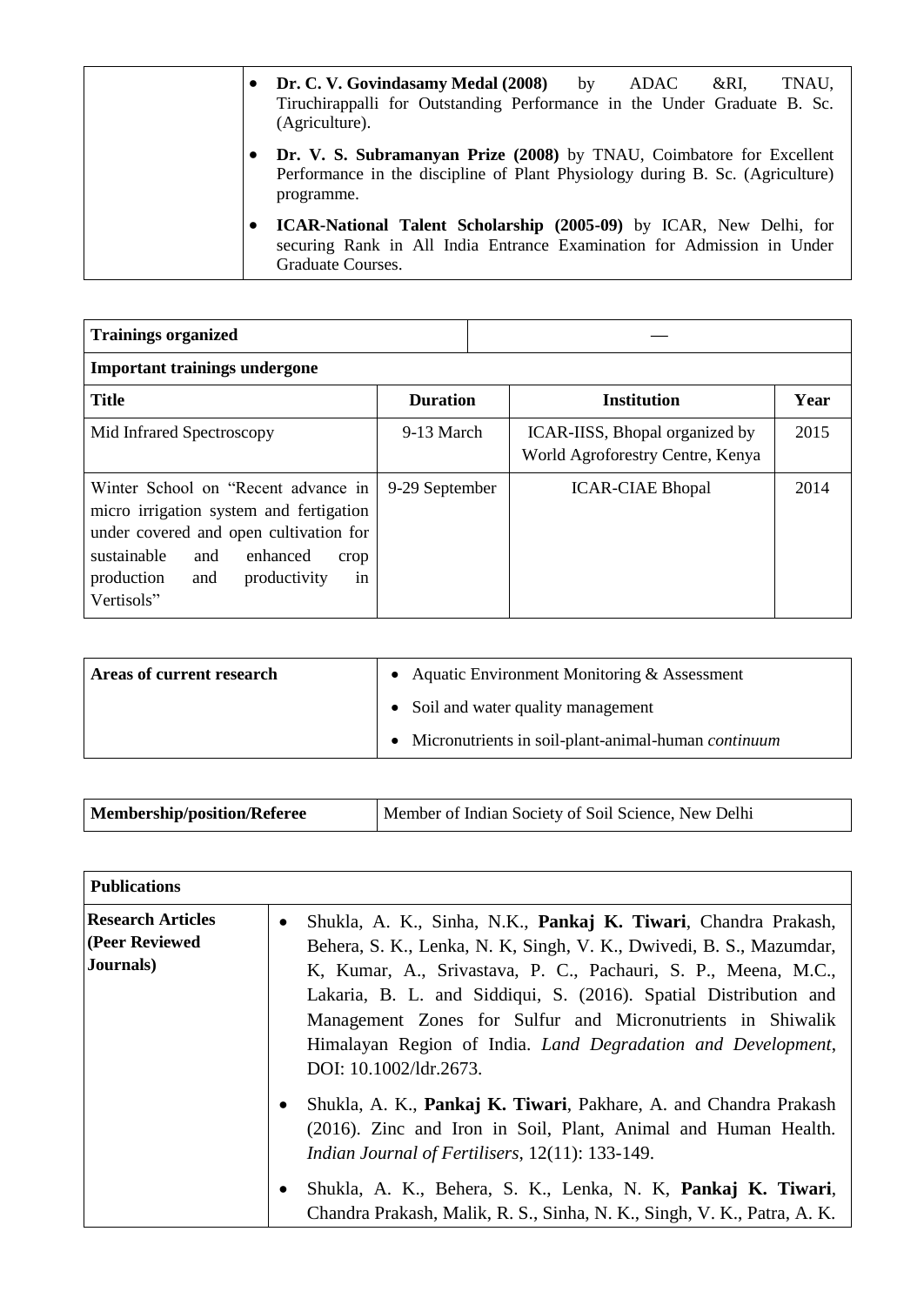|                                                        |           | and Chaudhari, S. K. (2016). Spatial variability of soil micronutrients<br>in the intensively cultivated Trans-Gangetic Plains of India. Soil &<br>Tillage Research, 163: 282–289.                                                                                                                                                          |
|--------------------------------------------------------|-----------|---------------------------------------------------------------------------------------------------------------------------------------------------------------------------------------------------------------------------------------------------------------------------------------------------------------------------------------------|
|                                                        |           | Shukla, A. K., Pankaj. K. Tiwari, Chandra Prakash, Patra, A. K.,<br>Meena, M.C., Singh, P., Tagore, G. S. and Rai, H. K. (2016). Current<br>Status of Micronutrient Deficiencies in Soils and Crop-specific<br>Recommendations for Different Agro-climatic Zones of Madhya<br>Pradesh, <i>Indian Journal of Fertilisers</i> , 12(3): 26-35. |
|                                                        | $\bullet$ | Shukla, A. K., Malik, R. S., Pankaj K. Tiwari, Chandra Prakash,<br>Behera, S. K., Yadav, H. and Narwal, R. P. (2015).<br>Status of<br>Micronutrient Deficiencies in Soils of Haryana Impact on Crop<br>Productivity and Human Health, <i>Indian Journal of Fertilisers</i><br>$11(5):16-27$                                                 |
|                                                        |           | Shukla, A. K., Surendra Babu, P., Pankaj K. Tiwari, Chandra<br>Prakash, Patra, A. K. and Patnaik, M. C. (2015). Mapping and<br>Frequency Distribution of Current Micronutrient Deficiencies in Soils<br>of Telangana for their Precise Management, Indian Journal of<br><i>Fertilisers</i> , 11(8): 33-43.                                  |
|                                                        | $\bullet$ | Shukla, A. K., Srivastava, P. C., Pankaj K. Tiwari, Chandra Prakash,<br>Patra, A. K., Singh, P. and S.D. Pachauri (2015). Mapping Current<br>Micronutrients Deficiencies in Soils of Uttarakhand for Precise<br>Micronutrient Management. <i>Indian Journal of Fertilisers</i> , 11(7): 52-<br>63.                                          |
|                                                        |           | Meena, B. P., Kumar, A., Lal, Sinha, N. K., Pankaj K. Tiwari,<br>Dotaniya, M. L. Jat, N. K. and Meena, V. D. (2015). Soil microbial,<br>chemical properties and crop productivity as affected by organic<br>manure application in popcorn (Zea mays L. var. everta). African<br>Journal of Microbiology Research, 9(21): 1402-1408.         |
|                                                        | ٠         | Shukla, A. K., Pankaj K. Tiwari and Chandra Prakash (2014).<br>Micronutrients Deficiencies vis-à-vis Food and Nutritional Security of<br>India. <i>Indian Journal of Fertilisers</i> , 11(7): 52-63.                                                                                                                                        |
| <b>Coordinator's Reports/</b><br><b>Annual Reports</b> | $\bullet$ | Shukla, A. K., Pankaj K. Tiwari (2016). Micro- and Secondary<br>Nutrients and Pollutant Elements Research in India. Coordinator<br>Report- AICRP on Micro- and Secondary Nutrients and Pollutant<br>Elements in Soils and Plants (2014-16), ICAR-IISS, Bhopal. pp. 1-<br>196.                                                               |
|                                                        | ٠         | Shukla, A. K., Pankaj K. Tiwari (2014). Micro- and Secondary<br>Nutrients and Pollutant Elements Research in India. Coordinator<br>Report- AICRP on Micro- and Secondary Nutrients and Pollutant<br>Elements in Soils and Plants (2011-13), ICAR-IISS, Bhopal. pp. 1-<br>155.                                                               |
|                                                        | $\bullet$ | Shukla A. K., Pankaj K Tiwari, Takkar, P. N., Singh, P. and Subba<br>Rao, A. (2014) (Editor): Final report on NAIP funded project on                                                                                                                                                                                                        |